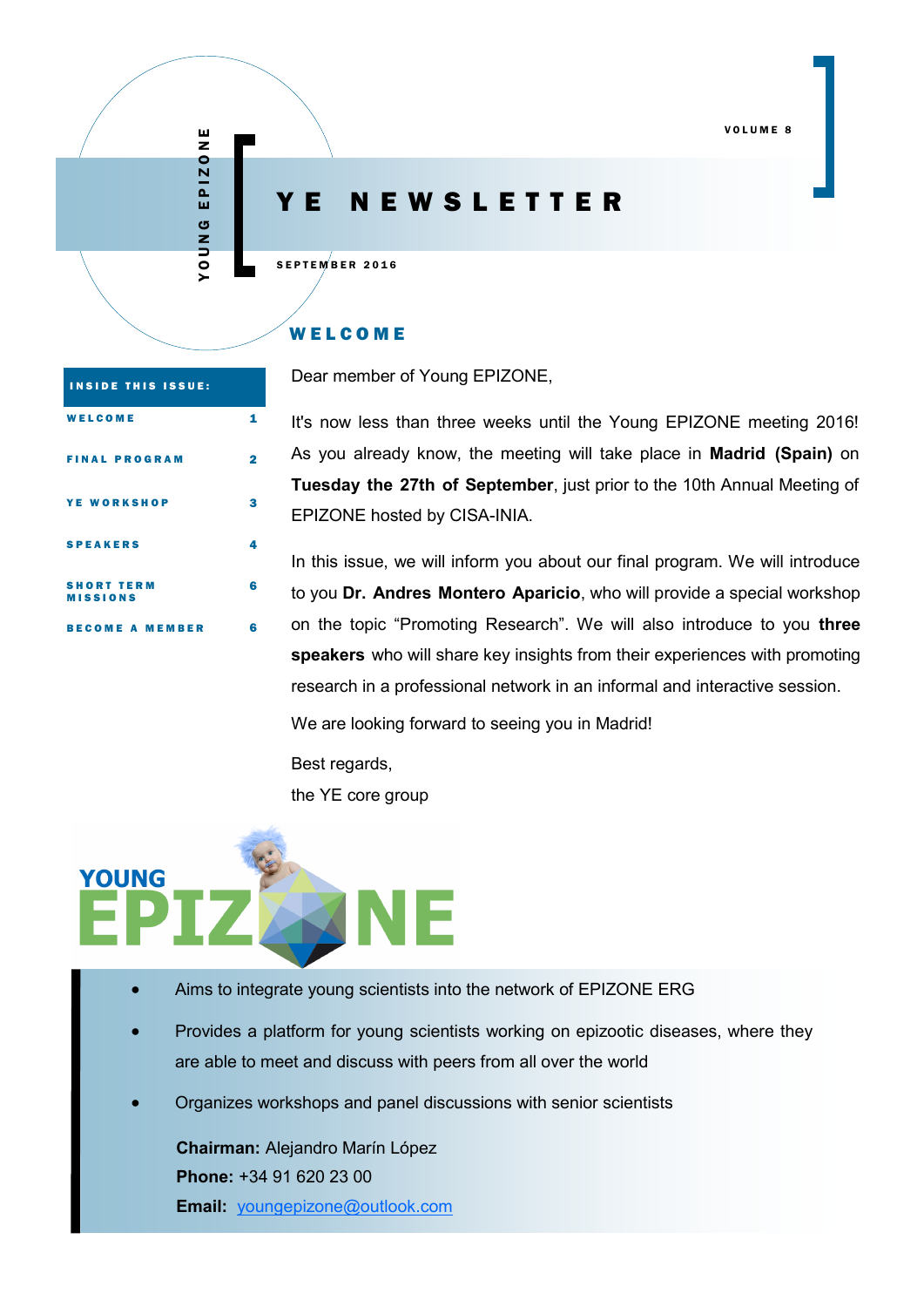# F I N A L P R O G R A M

- 09:00-09:30: **Registration**
- 09:30-10:00: **Welcome**
- 10:00-11:00: **Icebreaking game**
- 11:00-11:30: **Coffee break** in the same room
- 11:30-13:00: **Workshop with the topic "Promoting Research"** given by **Dr. Andres Montero** Head of the European Projects Office at the Spanish National Institute for Agricultural and Food Research and Technology (INIA)
- 13:00-14:30: **Lunch** in the Hotel restaurant
- 14:30-17:00: Presentation of the speakers **Prof. Luis Enjuanes** (National Center for Biotechnology, CNB-CSIC, Madrid) **Prof. Esperanza Gomez-Lucia** (Universidad Complutense of Madrid) **Dr. Alicia Urniza** (Zoetis Manufacturing & Research, Spain)

**Round table discussion**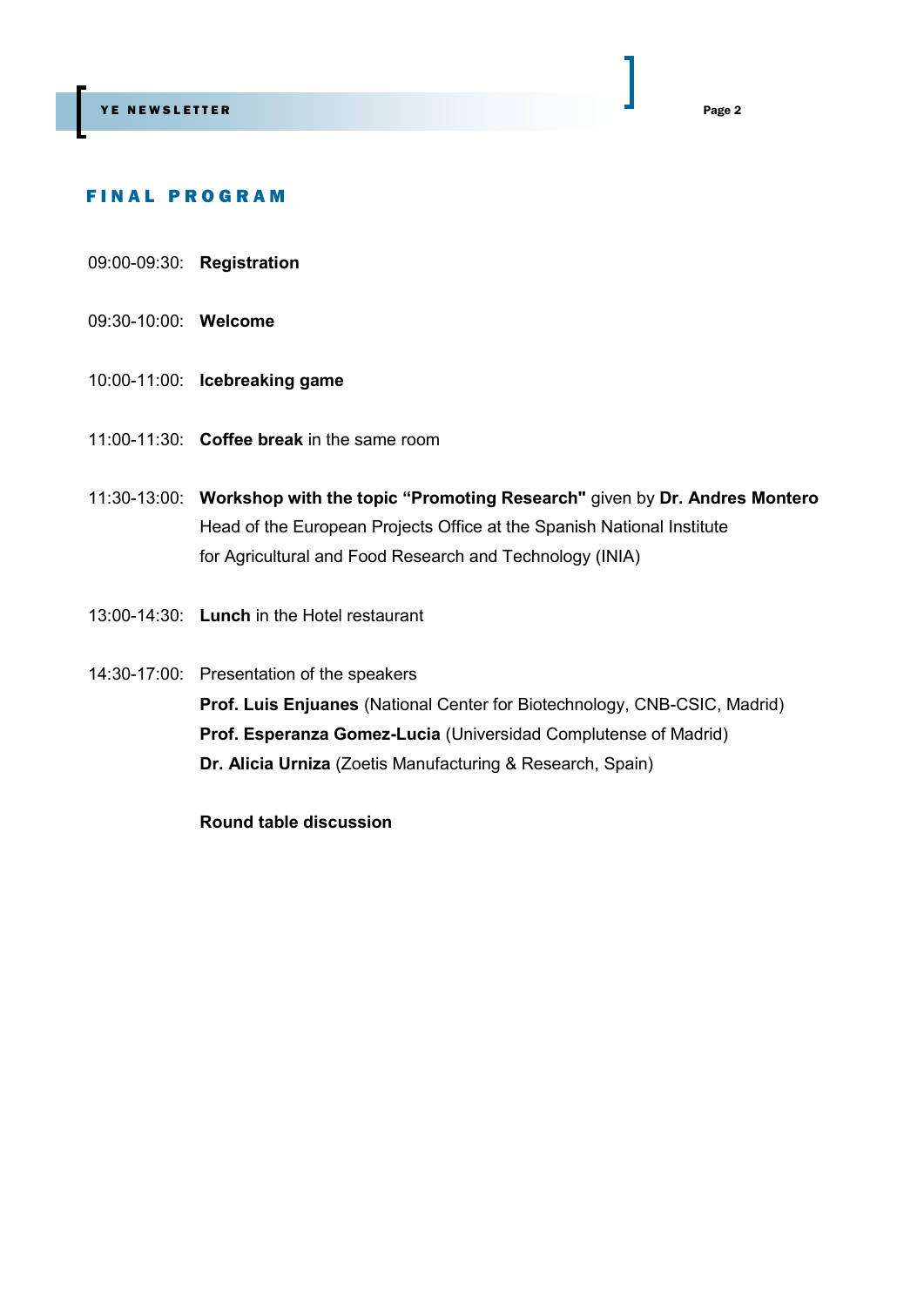#### YE WORKSHOP

11:30-13:00

# **DR. ANDRES MONTERO APARICIO**

*National Contact Point Societal Challenge 2-H2020 at the Spanish National Institute for Agricultural and Food Research and Technology (INIA).*

This year's workshop focusses on promoting research in a professional network. The workshop will be given by Dr. Andres Montero Aparicio, who holds a PhD in Agronomics Engineering (agricultural economics) from the Technical University of Madrid. He has spent periods of study at the Universities of Ghent and Leuven in Belgium.



In the professional field, Dr. Andres Montero Aparicio has worked in public and private entities, including the European Commission (EUROSTAT) and Peñasanta Food Corporation SA (Central Lechera Asturiana). Since

2006, dr. Andres Montero Aparicio works at the National Institute of Agricultural and Food Research and Technology (INIA), where he is currently National Contact Point for Societal Challenge 2 Horizon 2020.

Dr. Andres Montero Aparicio is the author of several publications, including the latest on investments in agricultural R&D in Spain, within the Impresa project, and co-authored two books about economic aspects of agrifood cooperatives.

At INIA he is also representative at the Strategic Working Group on Agricultural Knowledge and Innovation Systems (AKIS) of the Standing Committee on Agricultural Research in Europe (SCAR), cochaired by him since January 2016. This group has supported the development and implementation of the EIP on Productive and Sustainable Agriculture. He also participates regularly in other working groups, forums and meetings related to research and agrifood innovation in Europe.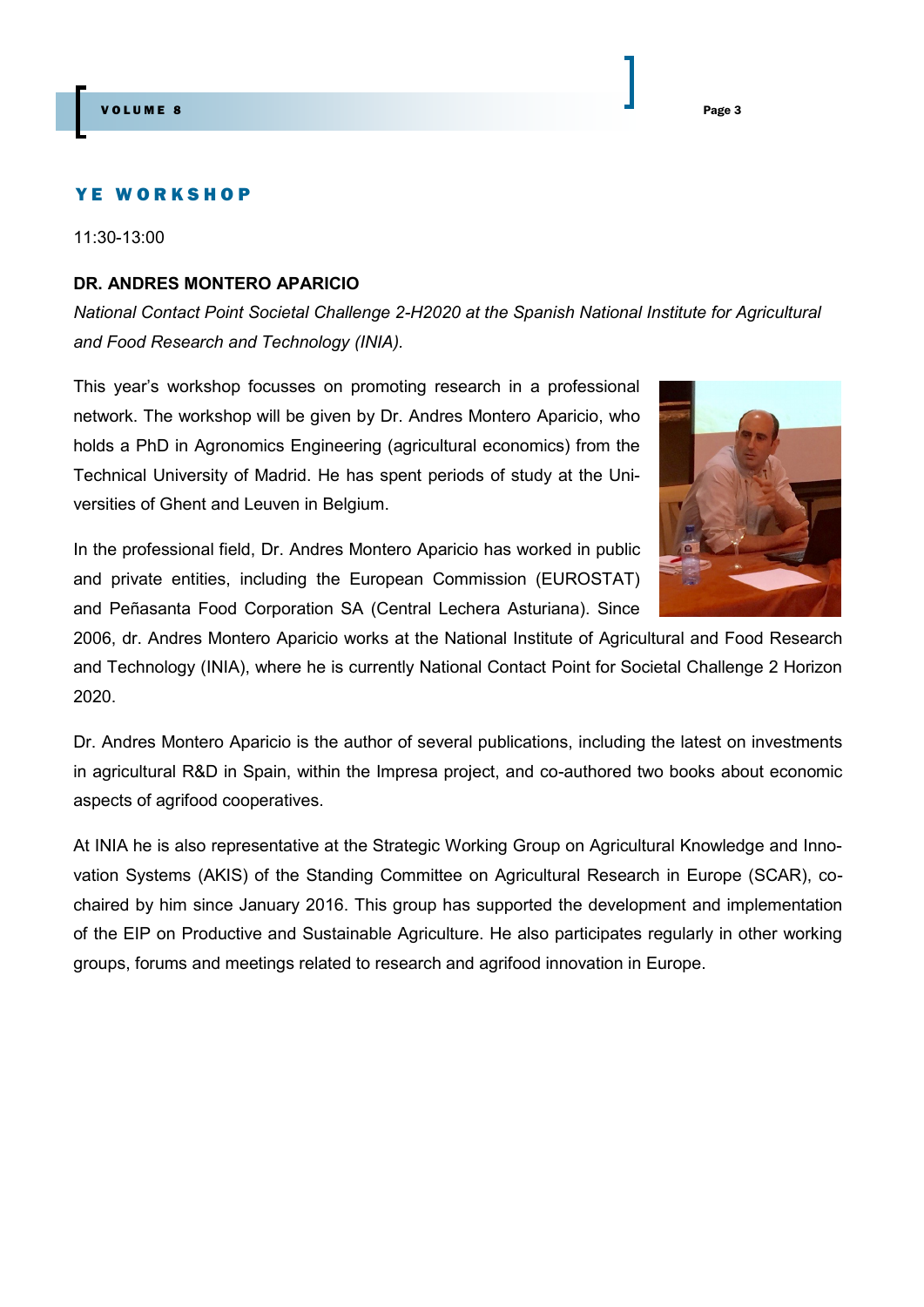# **SPEAKERS**

14:30-17:00

This year, we invited speakers from the private sector, the academy as well as a research institute. In an informal and interactive session, these speakers will tell us their experiences with building and keeping a professional network. A round table discussion with the three speakers at the end of their talks will give you as a member of Young EPIZONE the opportunity to ask questions.



#### **PROF. LUIS ENJUANES**

*Professor at National Center of Biotechnology, CNB-CSIC, Madrid, Spain*

Prof. Luis Enjuanes has been working in the virology field for more than 40 years, including 28 years in coronaviruses. His present interest is the study of the mechanism of replication, transcription, virulence and virushost interaction in coronavirus. He has published more than 198 peer reviewed articles and 58 book chapters. At present, he is Research Professor and Head of the Coronavirus Laboratory at the National Center of Bio-

technology of the Spanish National Research Council (CNB-CSIC). He has been an NIH Fogarty Visiting Fellow at Bethesda, MD, and a Visiting Scientist at FCRC, NIH, MD. He is Professor of Virology at the University of Madrid and the Institute Pasteur of Paris. He has been named "Distinguish Senior Virologist" by the Spanish Society of Virology, and a Member of the Royal Academy of Exact, Physical and Natural Sciences. He is also a member of the American Academy of Microbiology. He is Editor-in-Chief of Virus Research.



#### **PROF. ESPERANZA GOMEZ-LUCIA**

*Professor in Animal Health, lecturer of Microbiology & Immunology in the Veterinary Faculty at the University Complutense of Madrid (UCM), Spain*

Prof. Esperanza Gomez-Lucia has been lecturer of Microbiology & Immunology in the Veterinary Faculty at the University Complutense of Madrid (UCM) since the beginning of her teaching career, 30 years ago. She is a board member for the Spanish Society of Virology, the European Society

of Virology and for the Group of History of Virology. She also belonged to the board of the Group of Teaching and Dissemination of Microbiology.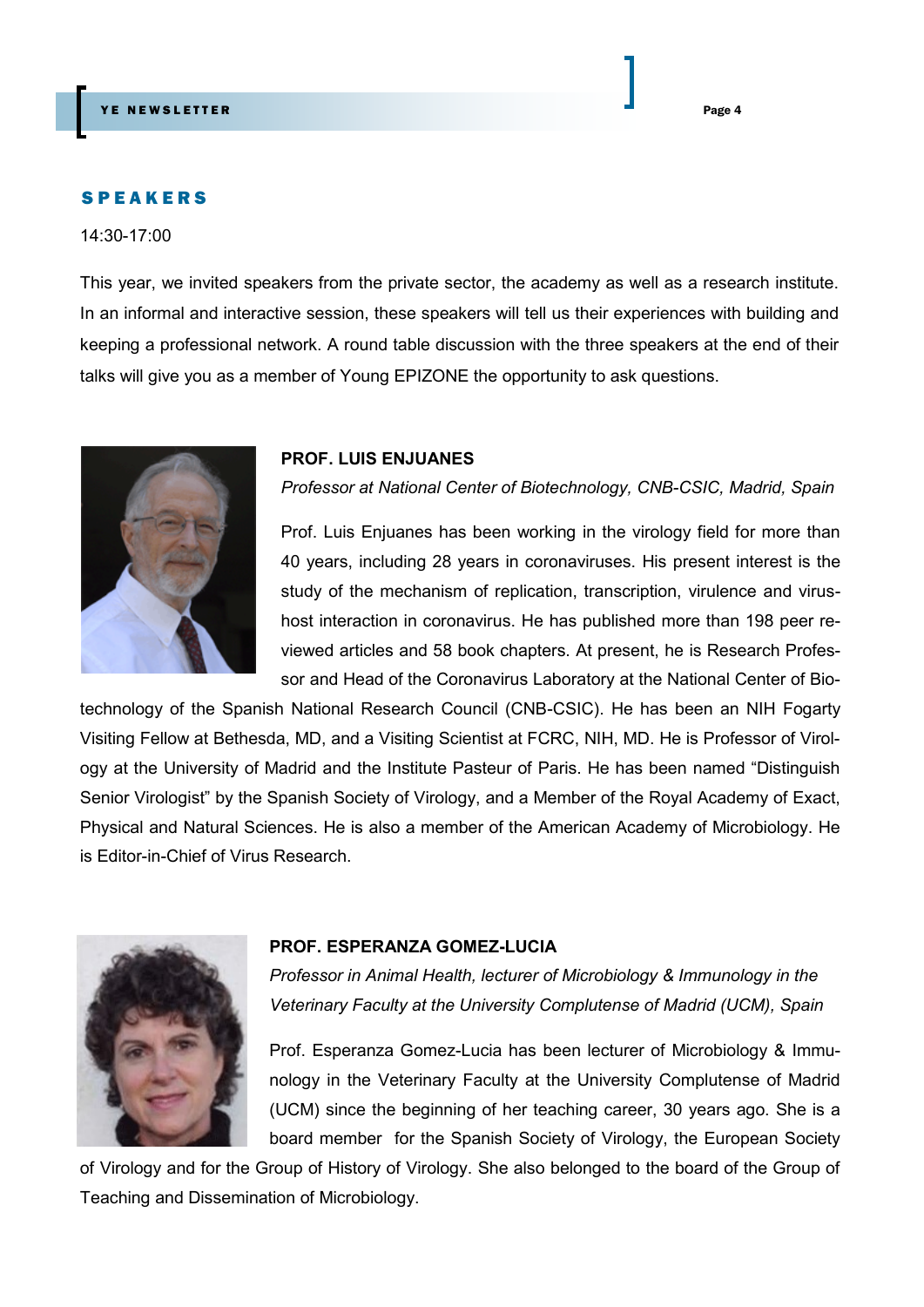# V OLUME 8 Page 5

She has consolidated her research career with long stays in universities of the USA, such as University of Wisconsin (Madison), Harvard (Massachusetts), Oregon Health Sciences University (Oregon) and Davis (California). She was also granted with an Erasmus for teachers in Munich.

Furthermore, she is co-author of the scientific games and software "Virtual Laboratory of Veterinary Microbiology", "Viropolis: a game to learn more about Virology", "Basic Immunotrivial" and "Advanced Immunotrivial", and "Epidemic vir(tu)al". She also coordinates the "Manual of Veterinary Immunology" and, thanks to an Erasmus + project, the book "eTextbook of Virology". Her research focuses on animal retroviruses, particularly on those from cattle, small ruminants and felines. She has been the Head and coordinator of the Masters in Virology course at UCM since it began in 2010, where around 200 students have graduated.

# **DR. ALICIA URNIZA**



*Director EU Biologicals, Veterinary Medicine R&D Global Biologics at Zoetis Manufacturing & Research, Spain*

Alicia supervises European R&D discovery and development activities for vaccines for both livestock and companion animals at Zoetis. She is also VMRD Site Lead in the Zoetis facilities in Spain (Olot) and is part of the Global Zoetis Animal Welfare Board.

Alicia received her DVM from University of Barcelona, Spain. She has more than 20 years' experience in Research and Development for animal vac-

cines. She and her team have brought numerous vaccines to the European markets; among the latest approvals were Suvaxyn® CSF Marker (Classical Swine Fever virus), Zulvac® SBV (Schmallenberg virus), Zulvac® 4 (Bluetongue serotype 4 for sheep), Poulvac® E. Coli new claims (administration in drinking water and turkey claim), Poulvac® IB QX new claim (safety in chickens in lay), Versican® Plus, fall outs and new claims.